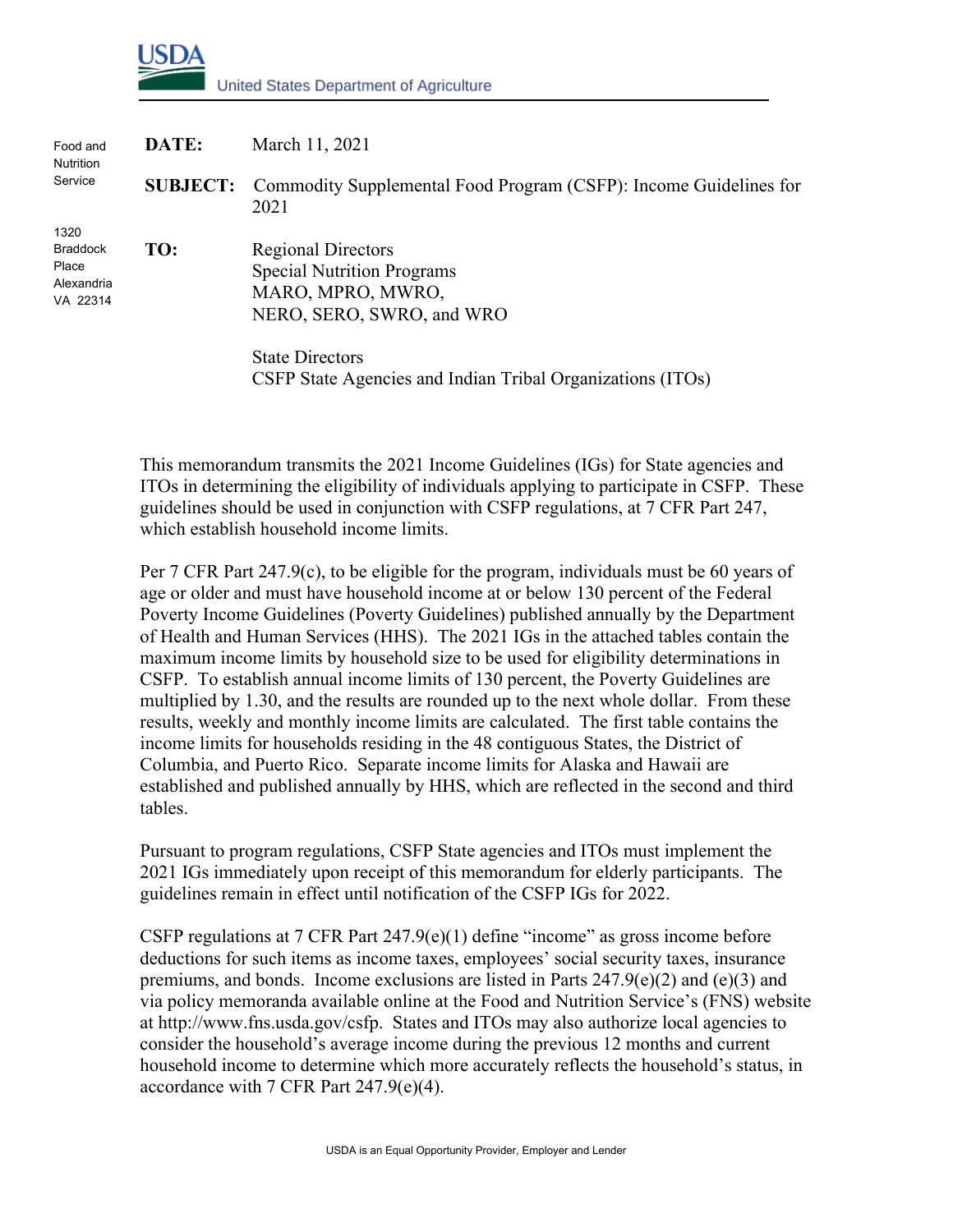State agencies should direct any questions they may have regarding the 2021 IGs to their respective FNS Regional Offices.

/Electronic signature on file

Laura Castro Director Food Distribution Division

Attachment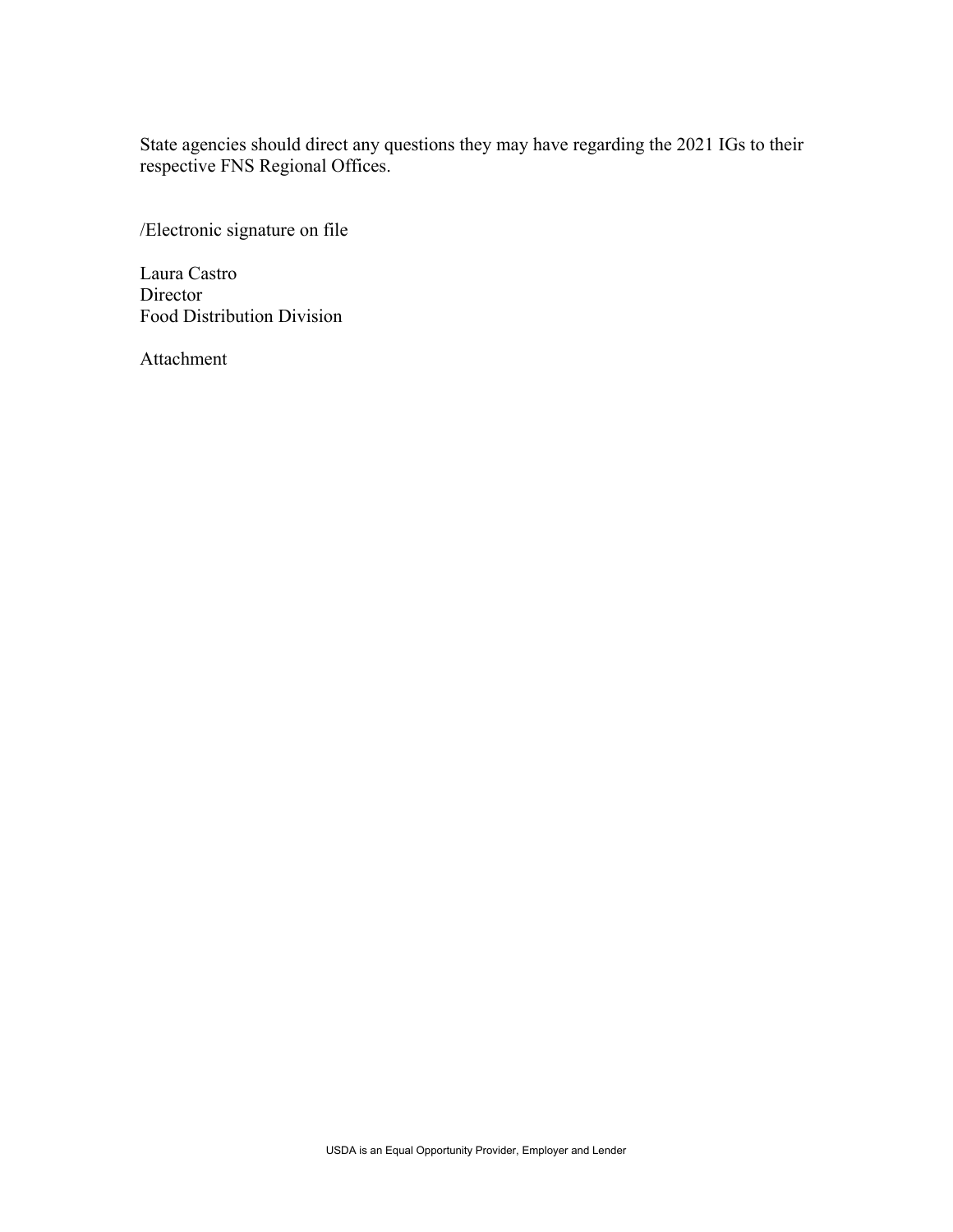## **ATTACHMENT CSFP INCOME GUIDELINES--2021**

| 48 CONTIGUOUS STATES AND DISTRICT OF COLUMBIA* |                                                       |          |                       |        |  |  |
|------------------------------------------------|-------------------------------------------------------|----------|-----------------------|--------|--|--|
|                                                | <b>Federal Poverty</b><br><b>Guidelines -</b><br>100% |          | <b>Elderly - 130%</b> |        |  |  |
| Household Size                                 | Annual                                                | Annual   | Monthly               | Weekly |  |  |
| 1.                                             | \$12,880                                              | \$16,744 | \$1,396               | \$322  |  |  |
|                                                | 17,420                                                | 22,646   | 1,888                 | 436    |  |  |
| 3.                                             | 21,960                                                | 28,548   | 2,379                 | 549    |  |  |
| 4.                                             | 26,500                                                | 34,450   | 2,871                 | 663    |  |  |
| $5$                                            | 31,040                                                | 40,352   | 3,363                 | 776    |  |  |
| $6 \ldots \ldots$                              | 35,580                                                | 46,254   | 3,855                 | 890    |  |  |
| 7.                                             | 40,120                                                | 52,156   | 4,347                 | 1,003  |  |  |
| 8.                                             | 44,660                                                | 58,058   | 4,839                 | 1,117  |  |  |
| For each add'l                                 |                                                       |          |                       |        |  |  |
| household member, add                          | 4,540                                                 | 5,902    | 492                   | 114    |  |  |

| <b>ALASKA</b>         |                                             |                       |         |        |  |  |  |
|-----------------------|---------------------------------------------|-----------------------|---------|--------|--|--|--|
|                       | <b>Federal Poverty</b><br>Guidelines - 100% | <b>Elderly - 130%</b> |         |        |  |  |  |
| Household Size        | Annual                                      | Annual                | Monthly | Weekly |  |  |  |
| 1.                    | \$16,090                                    | \$20,917              | \$1,744 | \$403  |  |  |  |
| 2.                    | 21,770                                      | 28,301                | 2,359   | 545    |  |  |  |
| 3.                    | 27,450                                      | 35,685                | 2,974   | 687    |  |  |  |
| $4$                   | 33,130                                      | 43,069                | 3,590   | 829    |  |  |  |
| $5$                   | 38,810                                      | 50,453                | 4,205   | 971    |  |  |  |
| 6.                    | 44,490                                      | 57,837                | 4,820   | 1,113  |  |  |  |
| $7$                   | 50,170                                      | 65,221                | 5,436   | 1,255  |  |  |  |
| 8.                    | 55,850                                      | 72,605                | 6,051   | 1,397  |  |  |  |
| For each add'l        |                                             |                       |         |        |  |  |  |
| household member, add | 5,680                                       | 7,384                 | 616     | 142    |  |  |  |